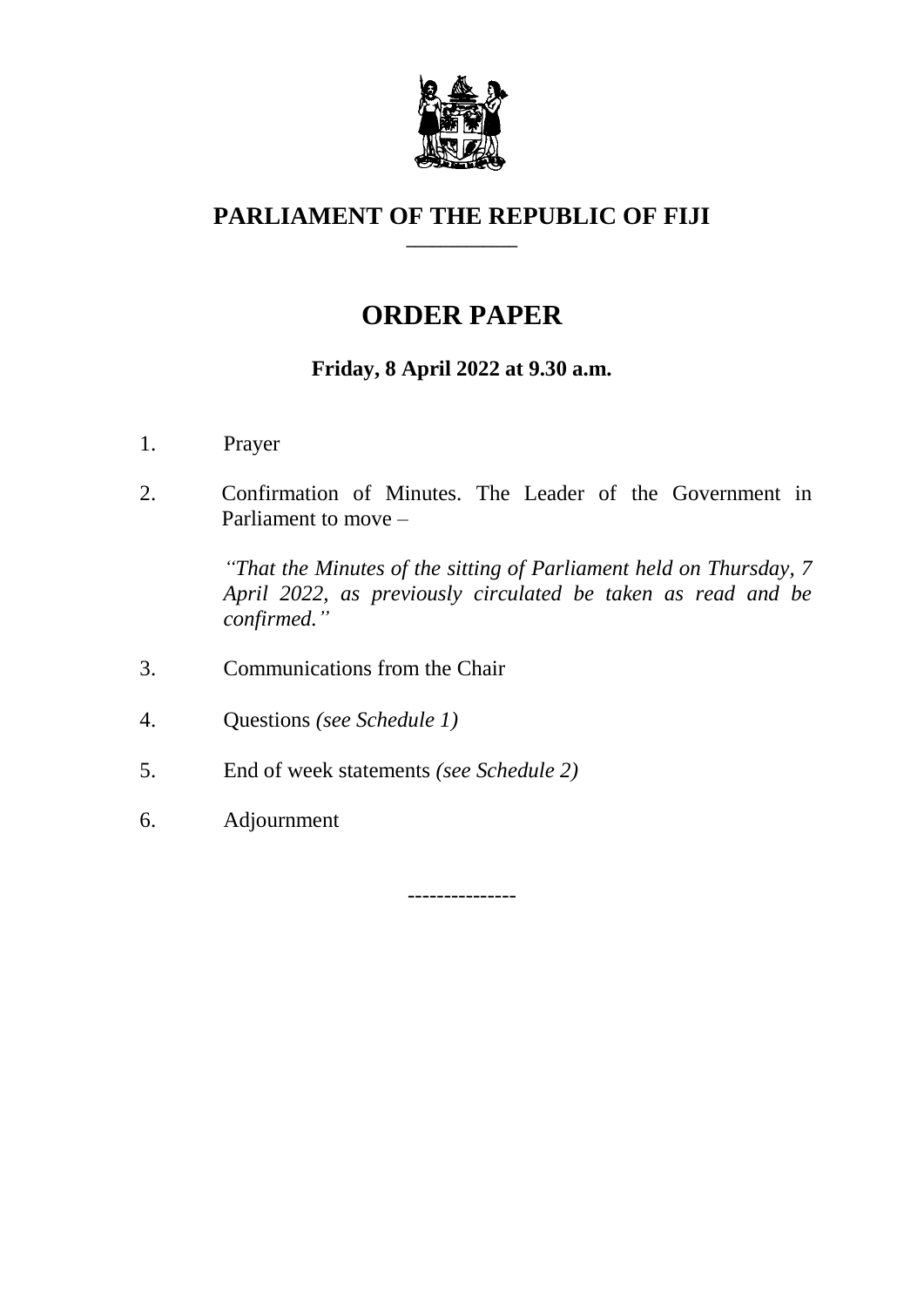## **SCHEDULE 1 — QUESTIONS**

#### **Oral Questions**

- 89/2022 Hon. Ratu Naiqama Lalabalavu to ask the Minister for Infrastructure, Meteorological Services, Lands and Mineral Resources – Can the Minister update Parliament on the current status of the Rural Electrification Programme implemented by Energy Fiji Limited and funded through an annual Budget allocation.
- 90/2022 Hon. Vijay Nath to ask the Minister for Agriculture, Waterways and Environment – Can the Minister update Parliament on the coastal protection works currently undertaken and the respective locations.
- 91/2022 Hon. Aseri Radrodro to ask the Minister for Agriculture, Waterways and Environment – Can the Minister update Parliament on the Ministry's programmes to increase the production and export of primary products such as yaqona, dalo, ginger, tavioka and so forth.
- 92/2022 Hon. Rohit Sharma to ask the Minister for Infrastructure, Meteorological Services, Lands and Mineral Resources – Can the Minister update Parliament on the progress of the renewal and replacement programme for old crossings and bridges.
- 93/2022 Hon. Mitieli Bulanauca to ask the Prime Minister and Minister for iTaukei Affairs, Sugar Industry, Foreign Affairs and Forestry – Can the Prime Minister update Parliament on the status of the 'Say No to Illegal Logging' initiative recently launched by the Ministry.
- 94/2022 Hon. Dr Salik Govind to ask the Minister for Education, Heritage and Arts, and Local Government – Can the Minister update Parliament on the rehabilitation work at Lekutu District and Lekutu Secondary schools.
- 95/2022 Hon. Peceli Vosanibola to ask the Minister for Infrastructure, Meteorological Services, Lands and Mineral Resources – Can the Minister update Parliament on the current status of the land buyback scheme.
- 96/2022 Hon. Selai Adimaitoga to ask the Attorney-General and Minister for Economy, Civil Service, Communications, Housing and Community Development – Can the Minister update Parliament on how much has been spent on outsourcing of services to private general and dental practitioners and the plans moving forward.